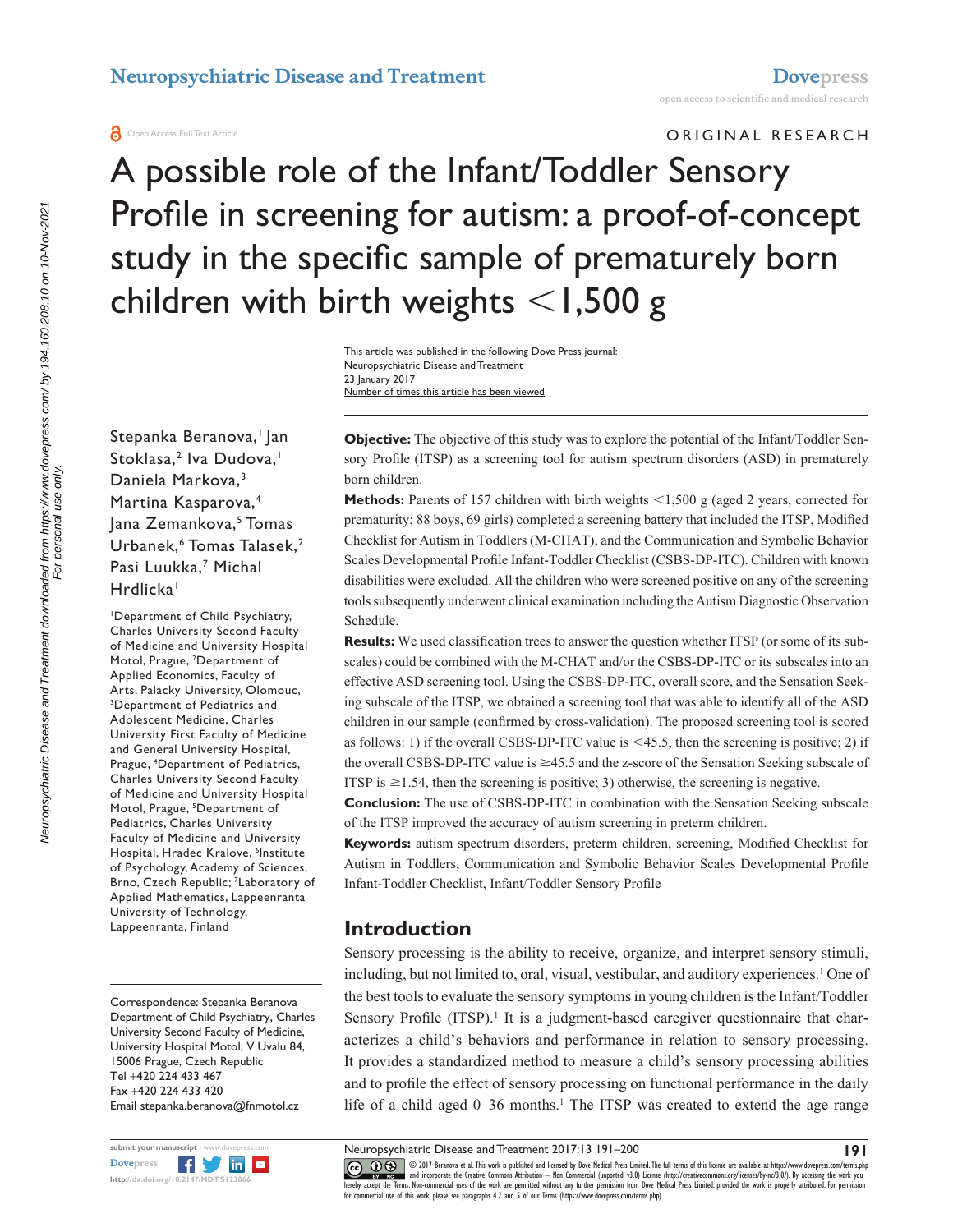of the original instrument, the Sensory Profile.<sup>2</sup> The ITSP standardization process took place between 2000 and 2001 and evaluated  $>1,100$  infants and toddlers with and without disabilities between birth and 36 months of age.

The theoretical and conceptual features of the ITSP are based on Dunn's model of sensory processing. Dunn<sup>1,2</sup> hypothesized an interaction between neurological thresholds and behavioral responses. Neurological threshold refers to the amount of stimuli required for a neuron or neuron system to respond. It is a continuum, with very high thresholds on one end and very low thresholds on the other end. The operations of the entire nervous system are based on excitation and inhibition. Excitation occurs when the neurons are more likely to respond or are activated. Inhibition occurs when the likelihood of responding is decreased or responses are blocked. The balance between these two extreme states is adjusted through modulation, which refers to the brain's regulation of neural messages by facilitating or inhibiting responses. When modulation is intact, the nervous system responds to some stimuli while ignoring other stimuli, and the child generates an appropriate adaptive response to the situation.<sup>1</sup> Poor sensory processing can take the form of over-responsivity or lack of responsivity. Behavioral response/self-regulation refers to the way children act relative to their thresholds. Passive responses to threshold indicate that the child behaves consistently with neurological threshold; however, active responses to thresholds indicate that the child behaves more actively and works against thresholds.1

Although difficulties with sensory processing have been associated with autism since it was first defined as a diagnosis,<sup>3</sup> there has been a long-lasting debate whether sensory symptoms are a component of core autistic deficits or a co-morbid phenomenon.<sup>4,5</sup> Two theories of sensory dysfunction in autism have been suggested: (1) over-arousal and (2) under-arousal theory. According to a review by Rogers and Ozonoff,<sup>6</sup> there is more evidence that children with autism are hypo-responsive to sensory stimuli; however, there is very little support for hyper-arousal and failure of habituation in autism.

Sensory symptoms are often evaluated in the diagnosis of autism and are scored in "gold-standard" autism diagnostic measures. Sensory symptoms are more frequent and prominent in children with autism than in typically developing children. Leekam et al<sup>7</sup> showed that  $>$ 90% of children with autism had sensory abnormalities and had sensory symptoms in multiple sensory domains. Sensory abnormalities were pervasive, multimodal, and persistent across age and ability in children and adults with autism. However, evidence that these symptoms differentiate autism from other developmental

disorders is lacking. Certain groups, including children with fragile X syndrome or those who are deaf–blind, seem to demonstrate higher rates of sensory symptoms than children with autism, $6$  even though fragile X syndrome might be one of the many etiologies behind autism.

The development of parent-caregiver-administered, standardized norm-referenced sensory questionnaires has allowed quantification of these behaviors relative to age norms. Findings from standardized questionnaires show that 45%–95% of individuals with Autism Spectrum Disorders (ASD) present with high frequencies of sensory behaviors that are  $>1$  standard deviation (SD) away from norms.<sup>8–10</sup> A meta-analysis of 14 studies by Ben-Sasson et al<sup>4</sup> indicated a significant difference between ASD and typical groups relative to the presence and frequency of sensory symptoms, with the greatest difference in 1) under-responsivity, followed by 2) over-responsivity, and 3) sensation seeking. Sensory differences were greatest in studies of children aged 6–9 years, samples with an autism diagnosis in  $>80\%$  of cases, and compared to a chronological age-matched group versus mental age/developmental delay-matched group.

ASD prevalence in the general pediatric population is currently believed to be in the range of  $1\%$ –1.5%.<sup>11,12</sup> However, there are populations with increased risk for ASD. Recent studies on the prevalence of ASD in prematurely born children have indicated high prevalences of ASD, ranging between 3.65% and 12.9%.13–17

There is a challenging question, whether different performance on the sensory profile could be used to indicate which prematurely born infants are at greatest risk of developing ASD in the future. As for sensory symptoms and prematurity, Dunn<sup>1</sup> described some significant differences in the data for children aged 0–6 months born prior to 38 weeks of gestation. These babies tended to be hyper-responsive to stimuli during the early months of development. However, Dunn found no significant differences in the data for children aged 7–36 months based on the time they were born in relation to their gestation. Dunn hypothesized that the effects of prematurity fade as the child gains more experience with sensation. On the other hand, several studies have published data about atypical sensory profile scores in the population of preterm infants. Atypical sensation seeking<sup>18</sup> and atypical oral and auditory sensory processing<sup>19</sup> have been reported in late preterm infants (gestational age between 34 and 35 weeks). Wickremasinghe et al<sup>20</sup> reported that  $\sim$ 40% of sensory profiles have been found to be atypical among children born very prematurely  $(\leq 32$  weeks of gestation). No specific perinatal or neonatal risk factors were associated with atypical overall sensory profiles. Eeles et  $al<sup>21</sup>$  compared the sensory profiles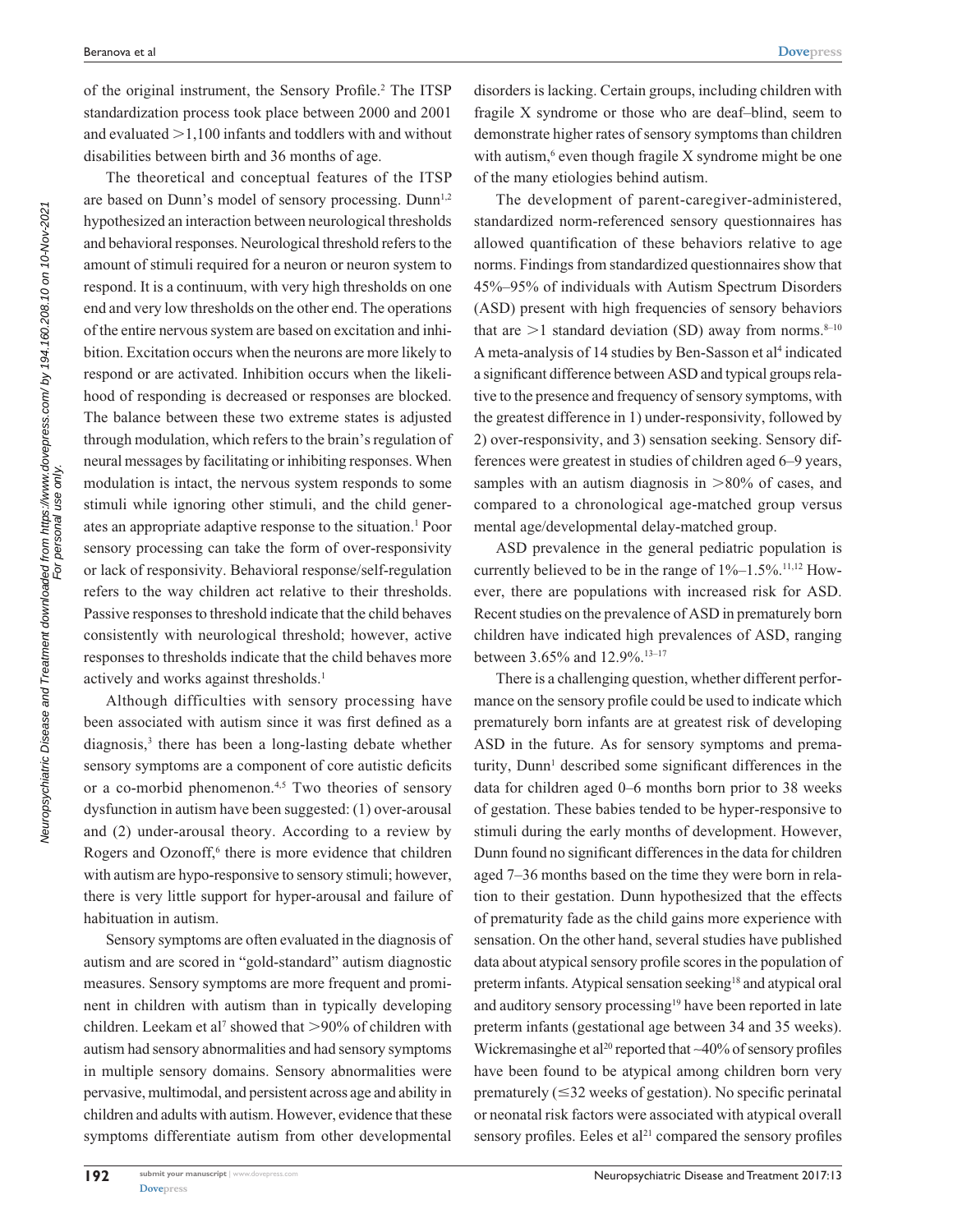of very preterm children born before 30 weeks of gestation with the profiles of term-born controls at 2 years of age. They found that very preterm children had scores consistent with stronger patterns on sensory profiles compared with term-born children; an association with male sex, higher social risk, longer hospital stays, and moderate to severe white matter abnormalities were also described. Recently, Rahkonen et  $al<sup>22</sup>$  described that atypical sensory processing in very preterm children was common, and children with neonatal neuroanatomical lesions tended to present specific behavioral responses to sensory stimuli. However, none of the studies was focused on the simultaneous presence of sensory symptoms and autism in a population of prematurely born children.

It is striking that preterm children may have both a risk of atypical sensory behaviors as well as increased rates of ASD. It is possible that atypical sensory behaviors in very low and extremely low birth weight children may result in false-positive ASD diagnoses.<sup>22</sup> On the other hand, atypical sensory behaviors might be important components of the ASD phenotype, at least in some preterm infants. Our team was the first to use a standardized norm-referenced sensory parent questionnaire as an autism-specific screening tool in prematurely born children. The other screening instruments used in this study were broadband screens, the Modified Checklist for Autism in Toddlers (M-CHAT), and the Communication and Symbolic Behavior Scales Developmental Profile Infant-Toddler Checklist (CSBS-DP-ITC). We have already published two articles on this topic. The first article was based on preliminary data and involved first 101 examined preterm children.<sup>16</sup> The second article comprised the final sample of 157 preterm children and was focused on ASD prevalence in preterm children, as well as on specific psychometric values of the three tests.17 Our assessment of the screening potential of the ITSP led to skepticism. Its usefulness as a sole test in autism screening seemed to be limited. The ITSP was significantly inferior to the CSBS-DP-ITC (14.3% versus 27.1% of positive screens, *P*=0.022) and nonsignificantly inferior to the M-CHAT (14.3% versus 17.8%,  $P=0.522$ ) in our study.<sup>17</sup> Although the present study is based on the same final data set, its aim and methods are completely different.

The objective of the present study was to determine whether there is enough evidence to recommend the use of ITSP or some of its subscales as an additional tool for the detection of autism for use in combination with other screening instruments. Although our previous papers $16,17$ dealt with the traditional comparison of the screening tests by means of standard statistical methods, the present study is mainly based on innovative mathematical methods to achieve a more complex model of autism screening.

## **Materials and methods** Sample

Preterm children with birth weights  $\leq 1,500$  g were consecutively recruited from March 2012 to June 2014. Three centers for newborns and infants at risk participated in the study: Department of Pediatrics, University Hospital Motol, Prague; Department of Pediatrics and Adolescent Medicine, General University Hospital, Prague; and Department of Pediatrics, University Hospital, Hradec Kralove. Families were informed about the research project during routinely scheduled checkups for 2-year-old children (age corrected for prematurity). Children with substantial disabilities, such as cerebral palsy or major vision and/or hearing impairments, were excluded, as well as children with specific syndromes, which had been confirmed prior to the evaluation. The study was approved by the ethics committees of all three participating hospitals (Ethics Committee for Multi-Centric Clinical Trials of the University Hospital Motol, Prague, Reference number: EK-372/12; Ethics Committee of the General University Hospital, Prague, Reference number: 22/12; Ethics Committee, University Hospital Hradec Kralove, Reference number: 201209 S13P).

Parents of 247 children with birth weights  $\leq 1,500$  g agreed to participate in the study and signed informed consents. Of these, parents of 157 children (63.6%) completed the screening questionnaires, which were sent to the Department of Child Psychiatry. The sample consisted of 88 boys and 69 girls, aged 2 years (corrected for prematurity). The mean gestational age at birth was 28.2±2.6 weeks. However, not all cases could be used in all data analyses. For the classification process, only 131 cases were included (23 children, who were positive on at least one screening test, but whose parents did not agree to the clinical examination, were excluded as well as three cases that involved missing information that was essential for the comparison).

## ASD screening tools

The screening battery included: the Modified Checklist for Autism in Toddlers (M-CHAT), the Communication and Symbolic Behavior Scales Developmental Profile Infant Toddler Checklist (CSBS-DP-ITC), and the ITSP.

Detailed description and information about the psychometric properties of the M-CHAT and the CSBS-DP-ITC were given in our previous paper.<sup>16</sup> As the current study focuses specifically on the ITSP, we add more detailed information about the characteristics of this tool.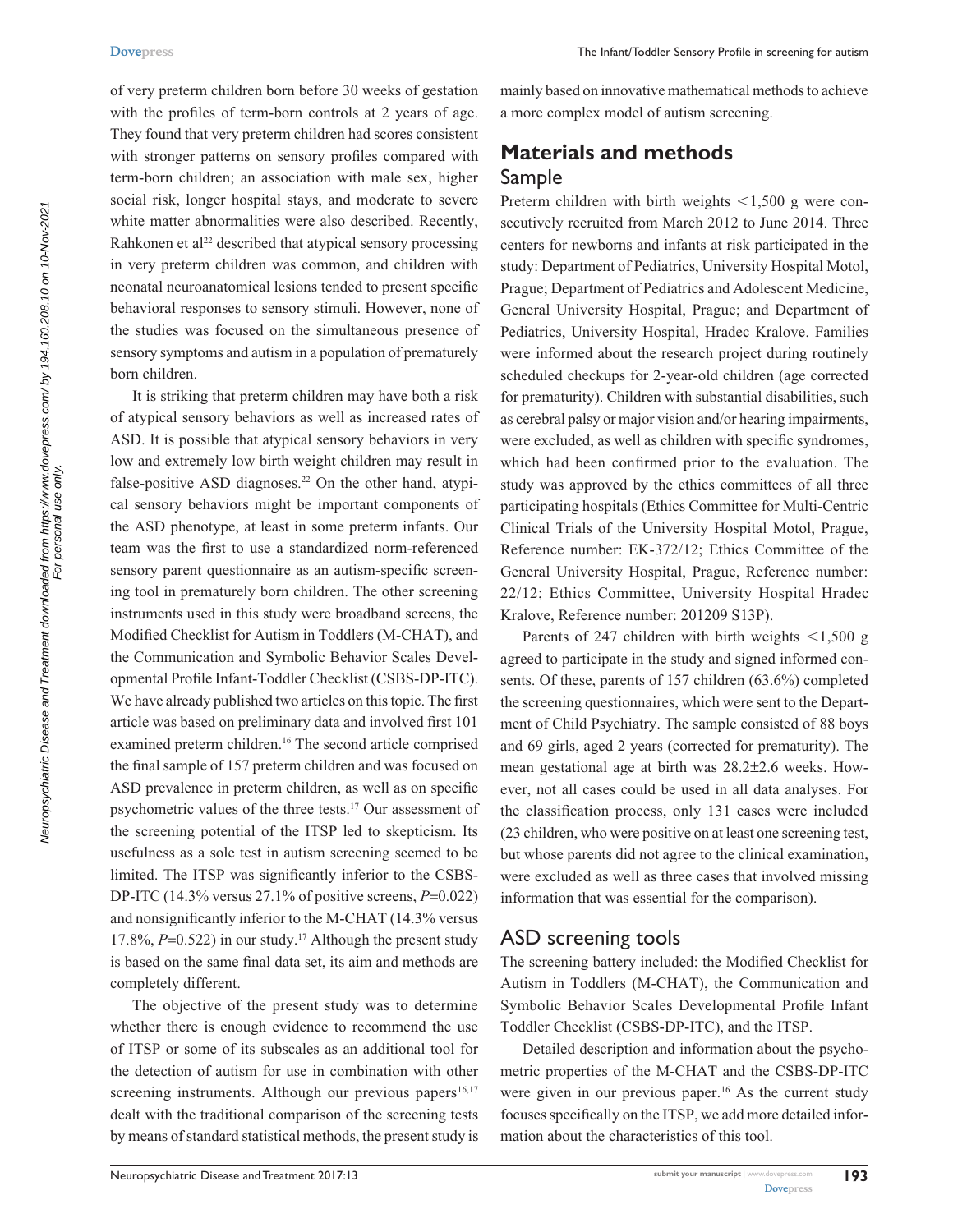The  $ITSP<sup>1</sup>$  is a 48-item parent-caregiver questionnaire that measures sensory modulation abilities in children aged 7–36 months. Parents rate the frequency of their child's behavior on a 5-point scale from 1 (almost always) to 5 (almost never). Items are grouped into five sensory systems sections, that is, auditory processing (10 items), visual processing (7 items), tactile processing (15 items), vestibular processing (6 items), and oral sensory processing (7 items). Three items refer to general processing. Another grouping of the items yields four quadrant scores, which characterize the child's neurological thresholds and behavioral responses to sensory stimuli. Quadrant scores are divided into low registration, sensation seeking, sensory sensitivity, and sensation avoiding. Scores at the higher end of the scoring continuum indicate the child is less responsive than their peers, whereas scores at the lower end of the scoring continuum indicate the child is more responsive than their peers. Section scores and quadrant scores are interpreted relative to age norms. Scores between −1 SD and +1 SD from the mean represent typical performance. Definite differences correspond to scores outside ±2 SD and probable difference to scores between  $\pm 1$  and  $\pm 2$  SD. Scores <−1 SD represent more frequent atypical responses than others because ITSP gives the lowest points always. Scores  $\geq +1$  SD represent less frequent atypical responses than others because ITSP never gives the highest points. Reliabilities for various composites scores range from 0.69–0.85. The ITSP is not generally used for screening; therefore, we established a new criterion for a positive screening. Participants were considered to have screened positive if results were outside 2 SD of population norms ("definite difference") on at least two scores involving the section and/or quadrant scores.

### Procedure

The parents of prematurely born children with very low birth weights (VLBW  $\leq 1,500$  g) and extremely low birth weights (ELBW  $\leq$  1,000 g) (2 years of age, corrected for prematurity) completed the screening battery questionnaires and sent them to the Department of Child Psychiatry at Motol University Hospital. All the children who were screened positive on any of the screening tools were subsequently invited for a detailed follow-up assessment. The assessment involved testing using the Autism Diagnostic Observation Schedule  $(ADOS)^{23}$  and a clinical examination by two experienced child psychiatrists with expertise in autism. The concept of the "best estimate clinical diagnosis" (BED) was used as the gold standard.<sup>24</sup> In cases of disagreement between the ADOS diagnosis and best estimate clinical diagnosis, the latter was preferred. The International Classification of Diseases, Tenth Edition (ICD-10) provided the criteria for the clinical diagnoses.<sup>25</sup>

## Data analysis tools

Statistical analysis was performed using the Statistical Package for the Social Sciences (SPSS, version 22.0; IBM Corporation, Armonk, NY, USA) and R (R Core Team, 2015).26 Descriptive statistics for the samples were used. The Cochran's Q test was used for analyzing differences in positive screening results among tests. More detailed pair comparisons between tests were performed using the paired Wilcoxon sign test false discovery rate adjusted for multiple testing.

Further analysis of the data was performed using MATLAB R2014a. Classification trees<sup>27-29</sup> were used as a basic analysis tool to identify promising scales or subscales of the three diagnostic instruments (M-CHAT, CSBS-DP-ITC, and ITSP). Classification trees are a mathematical tool used to partition a set of objects into subsets (classes) based on the values of a nominal or ordinal discrete variable (eg, correct diagnoses). The classification is performed based on the values of one or more features of the objects (or values of specific scales/diagnostic tools). From the diagnostic point of view, the variable defining the classes can be binary (ie, a positive or negative diagnosis) and the characteristic features can be the values/outputs/scores of various diagnostics or screening tools (methods) – this is the case of binary classification trees. Binary classification-tree models employed in the analysis presented in this paper hierarchically select features that best distinguish between two classes (ie, positive diagnosis [P] and negative diagnosis [N]) and specify the threshold values of these features (the classification tree is then split at the given node into sub-branches based on the value of these thresholds or cutoffs and appropriate classes are assigned to the sub-branches). This is the established system behind many diagnostic methods used in psychology and medicine – to identify those features that provide the best discrimination power (eg, between people who should be assigned a diagnosis and people who should not) and to specify the cutoff value(s) of the identifying feature; that is, the values that are characteristic for the given class (diagnosis). In this sense, classification trees can be seen as a tool for the selection of appropriate cutoffs of given scales (features) and as a tool that is not dependent on specific standardizations of the measurement instruments. For those diagnostic (or screening) tools that deal with raw scores or their linear transformation, the classification tree can itself be considered a standardization procedure (if the sample is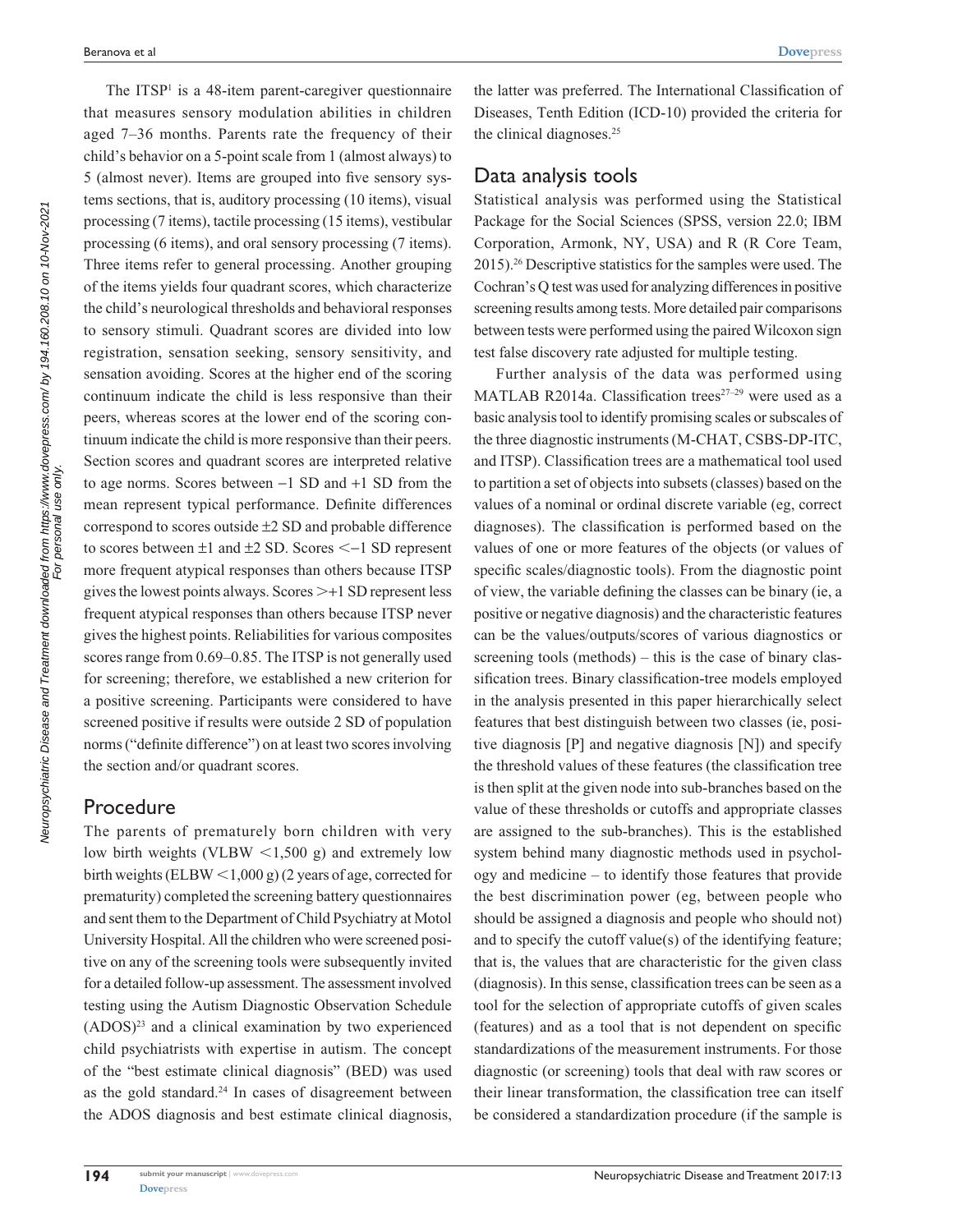representative of the given population). Classification trees also allow for reflection on the severity of false negative (FN) and false positive (FP) errors. This was done by assigning different "costs" to these types of errors.

The selection of features for classification is done step by step based on the minimization of the cost function, reflecting the relative severity of FN-type and FP-type errors – sometimes called the "impurity," which is a weighted sum of FN and FP. In the first step, the feature that provides the largest reduction of impurity is identified as the root node of the tree structure representing the classification process; at that node, the set of data to be classified is split into two disjointed subsets with respect to the threshold value for which the impurity of classification, based solely on the root node feature, is minimal. Two branches of the classification tree are thus defined each representing a different class and the features representing their end nodes (leaves) are identified analogically. The process of splitting nodes (creating branches) stops when zero impurity is reached (ie, all the data instances in the given branch are correctly classified) or no reduction of impurity is possible. A classification tree obtained this way is a representation of the classification process. As such it is a description of how to assign a class to each data instance based on the values of the selected features (Figure 1 shows our proposed classification tree). To avoid overfitting, that is, to make the resulting classification tree more robust, we prune the resulting classification trees so that relatively few levels or decision nodes remain (during the actual analysis of the data, we identified two levels or a maximum of three decision nodes as a reasonable level of pruning). The resulting classifier is then examined by



#### **Figure 1** Proposed classification tree.

**Notes:** The first two branches are defined by the total score of the CSBS-DP-ITC (ITC sum). The screening outcome is positive (denoted by 1) for an ITC sum <45.5 (first classification rule). The branch for ITC sum  $\geq$ 45.5 is further split into two sub-branches based on the z-score of the Sensation Seeking scale of the ITSP (SP senseek SD) relative to the value of 1.54. In this branch of the classification tree SP senseek SDs  $\ge$  1.54 result in a positive screening outcome (denoted by 1) and SP senseek SDs <1.54 in a negative screening outcome (denoted by 0).

**Abbreviations:** CSBS-DP-ITC, Communication and Symbolic Behavior Scales Developmental Profile Infant-Toddler Checklist; ITSP, Infant/Toddler Sensory Profile; SD, standard deviation.

the "leave-one-out cross-validation" procedure to assess its robustness in more detail.<sup>27,30</sup>

### **Results**

### Variables used in the analysis

The objective of this study was to determine whether ITSP (or some of its subscales) can be combined with other screening tools (eg, the M-CHAT, CSBS-DP-ITC, or its subscales) into an effective ASD screening tool that could better discriminate between autistic and nonautistic cases. In order to address this, we applied classification trees to the sets of available data (ie, variables/criteria) and overall results or subscales of the ITSP, M-CHAT, and CSBS-DP-ITC, which consisted of:

- The overall scores for the M-CHAT and CSBS-DP-ITC (raw-scores) – two features
- Two separate raw scores from the M-CHAT (score for critical questions and score for overall questions) – two features
- The raw scores of the subscales of the CSBS-DP-ITC (social composite, speech composite, and symbolic composite) – three features
- The scores from the ITSP subscales (auditory processing, visual processing, tactile processing, vestibular processing, oral sensory processing, low registration, sensation seeking, sensory sensitivity, and sensation avoiding) – nine features.

In this case, in accordance with the diagnostic manual, the raw scores of the scales were transformed into z-scores.

- The screening results obtained from each tool separately  $$ three features.
- The aggregated results of pairs of screening tools (a screening was considered positive if at least one of the tools from the pair was positive) – three features.
- The overall result of the screening: a combination of all the three screening tools; the M-CHAT, CSBS-DP-ITC, and ITSP used together (screening was considered positive if any of the three methods was positive) – one feature.

For the ITSP, we converted raw scores to z-scores (since the diagnostic manual<sup>1</sup> suggests the use of z-scores). However, we did not use the absolute values of the distance from the mean, in terms of standard deviation multiples, that is, the absolute values of z-scores as applied in the screening and suggested in the ITSP diagnostic manual, since these values assume symmetry in the diagnostic power of positive and negative deviations. Therefore, we worked with z-scores of the scales (ie, both positive and negative values) to allow

For personal use only.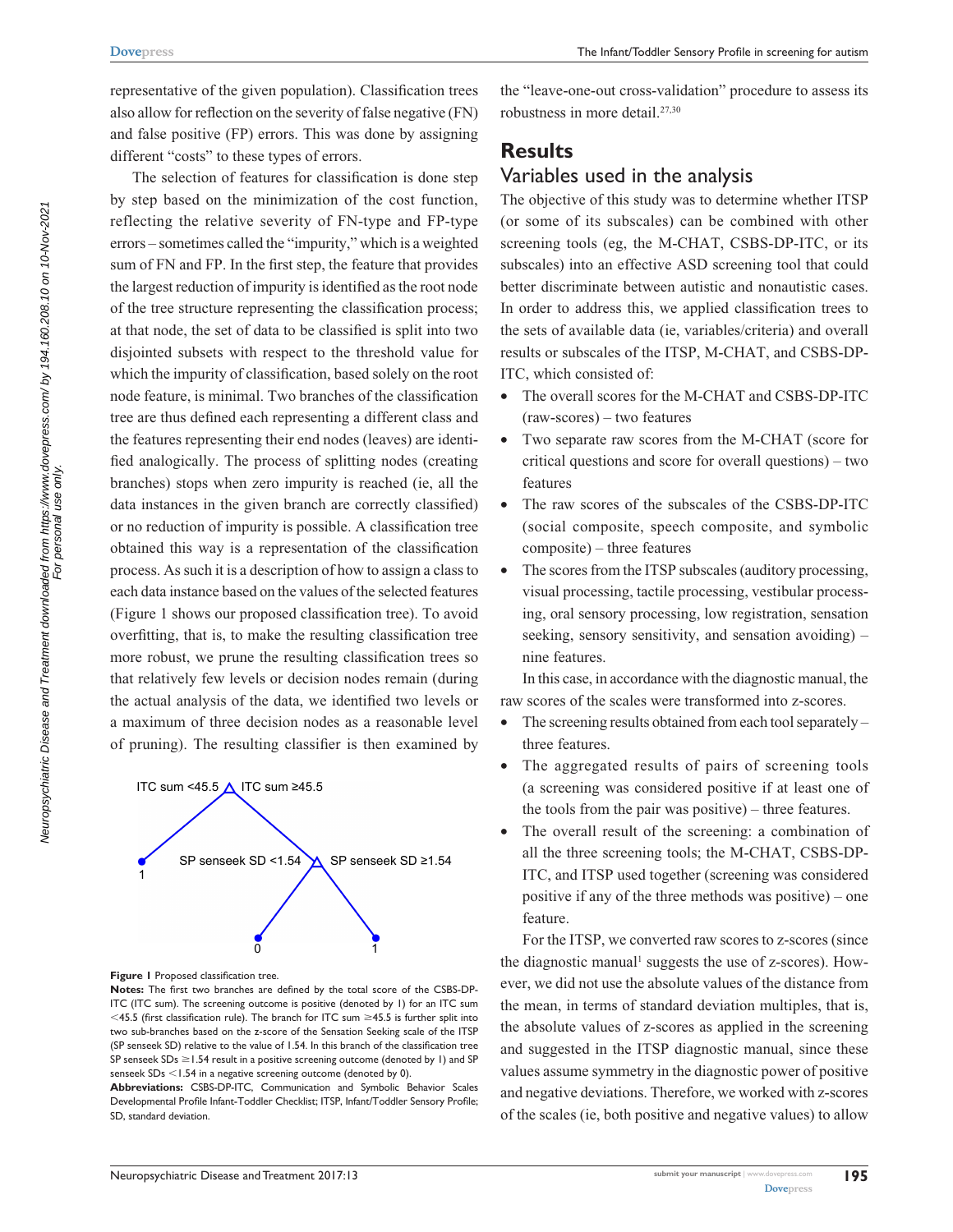for possible asymmetry. This is a more general approach and does not violate the reasoning used in the construction of the method and the cutoff scores. In total, 23 features were considered. Based on the purpose of the screening, we considered misclassification costs of FN-type errors to be higher than the misclassification costs of FP-type errors. The optimal resulting screening tool (classifier) was one that had an FN as close to 0 as possible, while at the same time having a reasonably low FP count.

Having selected these 23 features, we obtained a data set of 131 cases (for description of excluded cases, see Methods, subsection Sample). As a correct/final diagnosis, we used the "best estimate clinical diagnosis" made by two experienced child psychiatrists with expertise in autism (the concept is discussed in the Methods section).

## The resulting classification tree and its cross-validation

The classification trees were pruned to two levels (with a maximum of three decision nodes), and subsequently the "leave-one-out cross-validation" procedure was applied to the pruned tree (leaving only the selected features corresponding to the decision nodes in the pruned tree). The following characteristics of the classifier were computed both for the classifier and for its cross-validation: FN count, FP count, TN count, TP count, accuracy, sensitivity, specificity, positive predictive value (PPV), negative predictive value (NPV), false-positive rate (FRP), false-negative rate (FNR), F measure, area under the ROC curve (AUROC), and Cohen's kappa coefficient – all under their standard definitions.<sup>31</sup>

Applying the classification tree method to the 23 features, we identified the classification tree presented in Figure 1 as the best classifier that can be constructed and remain sufficiently robust. The characteristics of the classification results are summarized in Table 1. Note, that it is possible to achieve  $FN = 0$  (NPV =1 and sensitivity =1) while the count of FP =18 is reasonably low. Using the CSBS-DP-ITC overall score and the Sensation Seeking subscale of the ITSP, we obtain a screening tool that could identify all the children with ASD in our sample. The items included in the Sensation Seeking subscale are described in Table 2. The behaviors covered by this subscale are easily identifiable in the studied age group. Since the tree is pruned to just two decision nodes, the risk of overfitting is low. The robustness of the proposed classifier (screening tool) is demonstrated by the results of the "leave-one-out cross-validation." This validation technique was applied to assess how the results would generalize to an independent data set. The main purpose of using the leave-one-out cross-validation was to see how accurately the classification model would perform in practice (also for independent samples outside the current data set). The basic idea was to separate data into a training data set (used to establish our model) and a testing data set (which is then used to validate the model) – the classifiers built into the cross-validation never use the whole data set for fitting. The cross-validation in this case resulted in same identical characteristics as the original classifier. This can be interpreted to mean that no single data instance carries crucial information for its classification.

The proposed screening tool (see Figure 1) suggests the following reasoning for screening:

- If the overall value of the CSBS-DP-ITC is  $\leq$ 45.5, then the screening is positive.
- If the overall value of the CSBS-DP-ITC is  $\geq$ 45.5 and the z-score for the Sensation Seeking subscale of the ITSP is  $\geq$ 1.54, then the screening is positive.
- Otherwise, the screening is negative.

Note that CSBS-DP-ITC is positive when its overall raw score (denoted as ITC sum in this paper) is  $\leq 42$ . The classification tree depicted in Figure 1 suggests a threshold for a positive outcome at 45.5. Since this value is higher than the value in the diagnostics manual for the CSBS-DP-ITC, every child screened positive with respect to the CSBS-DP-ITC would also be classified as positive according to the proposed

**Table 1** Characteristics of the proposed classification process (screening tool) based on the CSBS-DP-ITC overall score and the Sensation Seeking subscale of ITSP

| <b>FN</b>  | FP         | ΤN         | ΤР         | <b>Accuracy</b>  | <b>Sensitivity</b> | <b>Specificity</b> |
|------------|------------|------------|------------|------------------|--------------------|--------------------|
| 0          |            | 100        |            | 0.863            |                    | 0.847              |
| <b>PPV</b> | <b>NPV</b> | <b>FPR</b> | <b>FNR</b> | <b>F-measure</b> | <b>AUROC</b>       | Kappa              |
| 0.419      |            | 0.153      |            | 0.591            | 0.710              | 0.524              |

**Notes:** Accuracy, the ratio of the number of correct screening results to the total number of children (n): (TN + TP)/n; Sensitivity, the ratio of the number of correct positive screening results to the total number of children with ASD in the sample (yesASD): TP/yesASD; Specificity, the ratio of the number of correct negative screening results to the total number of children without ASD in the sample (noASD): TN/noASD; F-measure, 2× (PPV × Sensitivity)/(PPV + Sensitivity); AUROC, the area under the receiver operating characteristic (ROC) curve for the classifier;<sup>32</sup> Kappa, the Cohen's kappa coefficient.<sup>33</sup>

**Abbreviations:** FN, false-negative count; FP, false-positive count; TN, true-negative count; TP, true-positive count; PPV, positive predictive value; NPV, negative predictive value; FPR, false-positive rate; FNR, false-negative rate.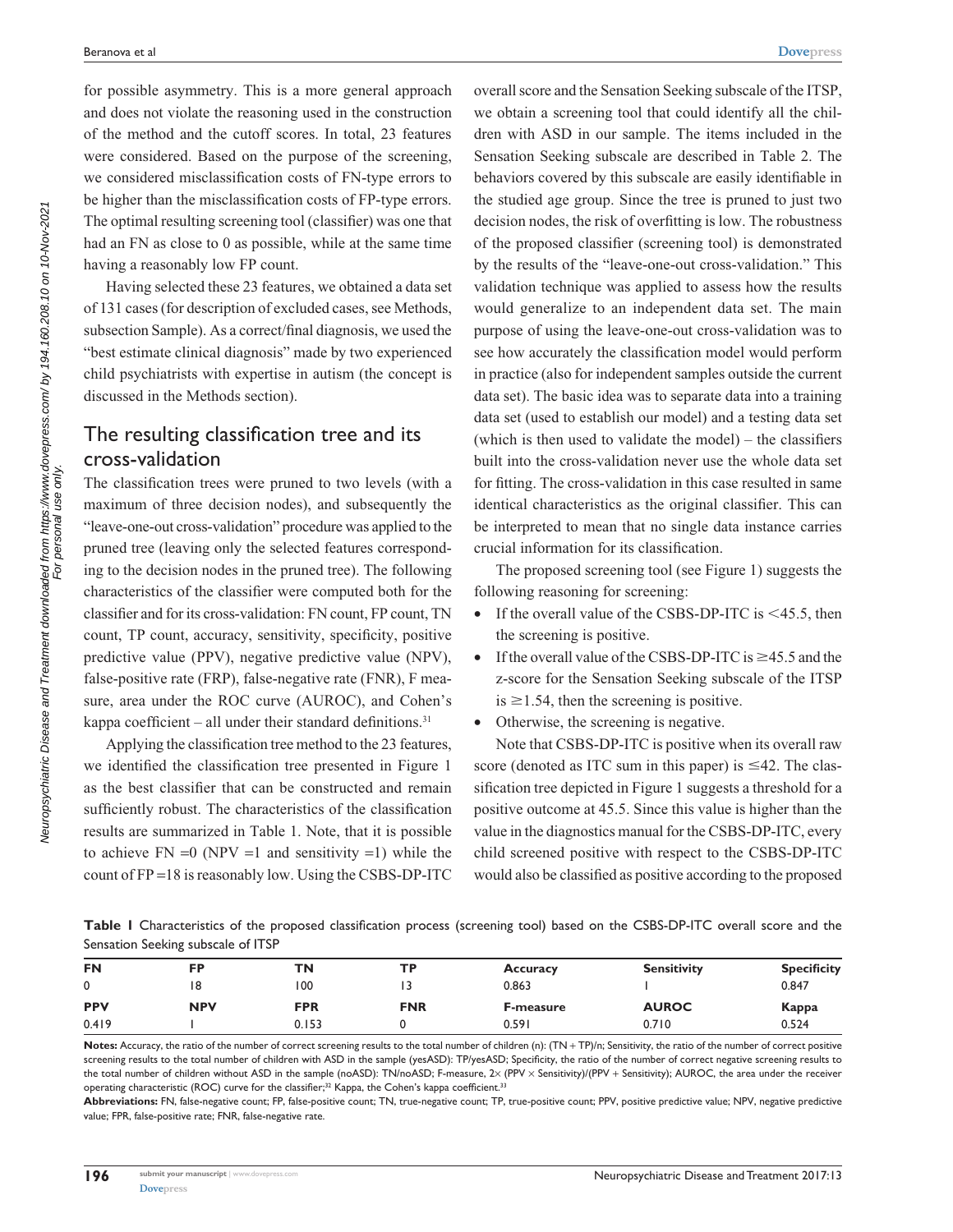#### **Table 2** Sensation seeking subscale

| Item number | Sensation seeking item description                      |
|-------------|---------------------------------------------------------|
| 6           | My child enjoys making sound with his/her mouth         |
| 12          | My child finds ways to make noise with toys             |
| 4           | My child enjoys looking at moving or spinning objects   |
|             | (eg, ceiling fans, toys with wheels, and floor fans)    |
| 15          | My child enjoys looking at shiny objects                |
| 9           | My child enjoys looking at own reflection in the mirror |
| 20          | My child prefers fast-paced, brightly colored TV shows  |
| 31          | My child enjoys playing with food                       |
| 32          | My child seeks opportunities to feel vibrations         |
|             | (eg, stereo speakers, washer, and dryer)                |
| 34          | My child enjoys splashing during bath time              |
| 35          | My child uses hands to explore food and other           |
|             | textures                                                |
| 37          | My child enjoys physical activity (eg, bouncing, being  |
|             | held up high in the air)                                |
| 38          | My child enjoys rhythmical activities (eg, swinging,    |
|             | rocking, and car rides)                                 |
| 42          | My child licks/chews on nonfood objects                 |
| 43          | My child mouths objects                                 |

**Notes:** Items 6 and 12 belong to the Auditory Processing Section. Items 14, 15, 19, and 20 belong to the Visual Processing Section. Items 31, 32, 34, and 35 belong to the Tactile Processing Section. Items 37 and 38 belong to the Vestibular Processing Section. Items 42 and 43 belong to the Oral Sensory Processing Section. Each item was scored by the child's caregiver on 5-point scale from almost always (1) to almost never (5).

classifier (ie, a screening based on the proposed classification tree would be positive). Therefore, the screening tool proposed in this paper is more "conservative" (since FN errors are a more significant problem, our screening might identify more children as positive, but it can never identify fewer TP than the CSBS-DP-ITC with a threshold of 42).

## Interpretation of the proposed classification tree

According to the ITSP diagnostics manual for the given age of children, the raw scores outside the interval (mean −2 SD, mean +2 SD) are considered to be definitely different from the norm (the corresponding interval in z-scores is [−2, 2]). Our classifier identifies the z-score cutoff at 1.54, values above this threshold indicate positive screening results for ASD. Above the mean value, this threshold is again more "conservative" in the same sense as in the CSBS-DP-ITC discussed above. Note that negative deviations from the mean (over-responsiveness according to the ITSP) are not considered to be significant for screening purposes. Figure 2 provides a clear illustration that negative sample values of z-scores have low classification power. This is a clear argument for the use of z-scores over their absolute values in connection with the ITSP in this case. The effect of the screening rules 1, 2, and 3 are summarized in Figure 2, where the values of overall CSBS-DP-ITC score are plotted against ITSP sensation seeking (SD) values. Our work has allowed us to identify two features that can be used in the screening for ASD in prematurely born children. Figure 2 clearly illustrates that the ITSP sensation seeking (SD) values



**Figure 2** Visualization of the effect of the suggested screening tool on the data sample.

**Notes:** Vertical green line represents screening rule (1), horizontal green line represents screening rule (2). Red dots are children with ASD, and blue circles are children without ASD. The "ITC sum" axis represents the total CSBS-DP-ITC score, the "SP senseek SD" axis represents the z-score of the Sensation Seeking scale of the ITSP. **Abbreviations:** ASD, autism spectrum disorder; CSBS-DP-ITC, Communication and Symbolic Behavior Scales Developmental Profile Infant-Toddler Checklist; ITSP, Infant/ Toddler Sensory Profile.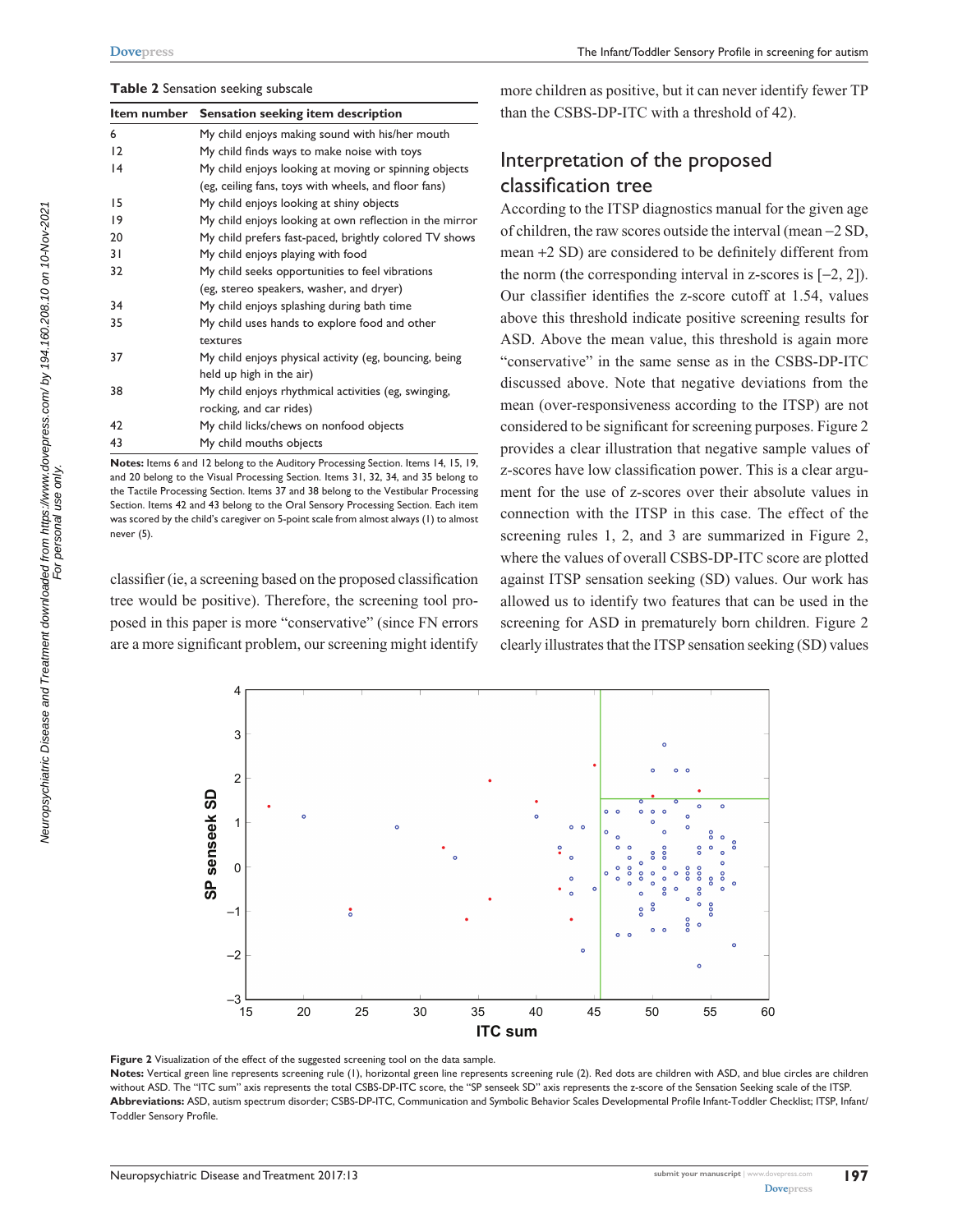provide valuable screening information. The data confirm (Figure 2) that the decision not to deal with the absolute values of z-scores regarding ITSP was reasonable (ie, values of ITSP sensation seeking [SD] greater than the mean value provide the necessary additional information for classification). Additionally, if z-score values  $\le$ −1.54 were considered to be representative of ASD, then the FP count would increase without any improvement in the performance of the suggested screening tool. We should also note that from the clinical perspective, four measures are being considered in the proposed classifier – the ITSP sensation seeking scale, and the three subscales of CSBS-DP-ITC: social composite, speech composite, and symbolic composite (since the sum of their scores constitutes the overall CSBS-DP-ITC score).

### **Discussion**

Preterm children are at increased risk of both atypical sensory behaviors<sup>19-22</sup> and ASD.<sup>13-17</sup> The role of sensory abnormalities in the higher prevalence rate of ASD in the preterm population is not thoroughly understood. It has been stated that for autism, in general, most evidence supports the hyporesponsiveness to sensory stimuli, while theories about hyperarousal and failure of habituation lack significant support.6 On top of that, children with ASD differ significantly from typical groups regarding the presence and frequency of mainly under-responsivity, followed by over-responsivity, and sensation seeking.<sup>4</sup> On the other hand, atypical sensory profile scores have been described in preterm infants,<sup>19–22</sup> without agreement on the typical sensory profile pattern for this group. Some studies of preterm infants included information about special neurological abnormalities, which might be the root of abnormal sensory symptoms. Moderate to severe white matter abnormalities $21$  and neonatal neuroanatomical lesions<sup>22</sup> have been described. We infer that abnormal sensory processing might be an important component of the diagnosis of ASD in at least some preterm children; however, in other children, these symptoms might lead to falsepositive screening results for ASD, which has already been suggested by Wickremasinghe et al<sup>20</sup> and Rahkonen et al.<sup>22</sup> The strength of our screening study is that all toddlers with positive screening results on any of the screening tools were invited for the detailed diagnostic assessment, during which an ASD diagnoses was confirmed or excluded.

Our assessment of the screening potential of the ITSP, performed also on preterm population, led to skepticism.<sup>17</sup> However, we still foresee a possible role for the ITSP, or some of its subscales, when used as an adjunct with other screening instruments, to identify some cases of ASD in the preterm population. This assumption is based on previous research that found abnormalities in sensory behaviors in  $45\% - 95\%$  of individuals with ASD;<sup>7-10</sup> however, in general, evaluation of sensory symptoms is underrepresented in autism screening tools.

In our data analysis, we used classification trees to examine all possible combinations of overall results as well as results from subscales from three screening tools (23 features in total) to find the optimal screening result of our sample. Based on clinical implications, an optimal screening result was one with an FNR close to 0, and with the false positive rate also being reasonably low. On the basis of this approach, we identified that the optimal positive screening result is achieved when the overall CSBS-DP-ITC value was  $\leq 45.5$ , or when the overall CSBS-DP-ITC value was  $\geq$ 45.5 and the Sensation Seeking subscale of the ITSP was  $\geq$ 1.54. This finding was in line with our theoretical assumption that abnormal sensory processing might help identify some preterm children with ASD.

The positive overall CSBS-DP-ITC score used in our study (45.5) was greater than the positive overall score recommended by the authors – "less than or equal to 42,"34 therefore our screening might identify more children with ASD. The importance of the Sensation Seeking subscale, however, is surprising, given that the subscale value ( $\geq$ 1.54) means that the child engages in sensation seeking behavior less frequently than others.

The evidence regarding sensation seeking patterns in children with ASD is the least consistent. Ermer and Dunn<sup>35</sup> found that a lower incidence of sensation seeking behavior was one of the main characteristics that differentiated children with ASD from both typically developing children and children with ADHD and suggested that since the Sensory Profile was able to discriminate between the studied groups, the measure might be useful during the screening process for autism, PDD, or ADHD. In contrast, Dunn<sup>1</sup> did not find a difference in sensation seeking scores for toddlers with PDD and typically developing children, when using the ITSP. On top of that, the higher incidence of sensation seeking behaviors in children with ASD compared with typically developing children was described by Dunn et al<sup>36</sup> and Watling et al.<sup>37</sup> Ben-Sasson et al<sup>38</sup> suggested that this inconsistency may relate to differences in the age range, which ranged from 3 to 15 years. In the study of Ben-Sasson et al,<sup>4</sup> toddlers with ASD were most distinct from typically developing groups in their low frequency of sensation seeking, high frequency of underresponsiveness, and avoidance behaviors. In a meta-analysis by Ben-Sasson et al,<sup>4</sup> a lower incidence of sensation seeking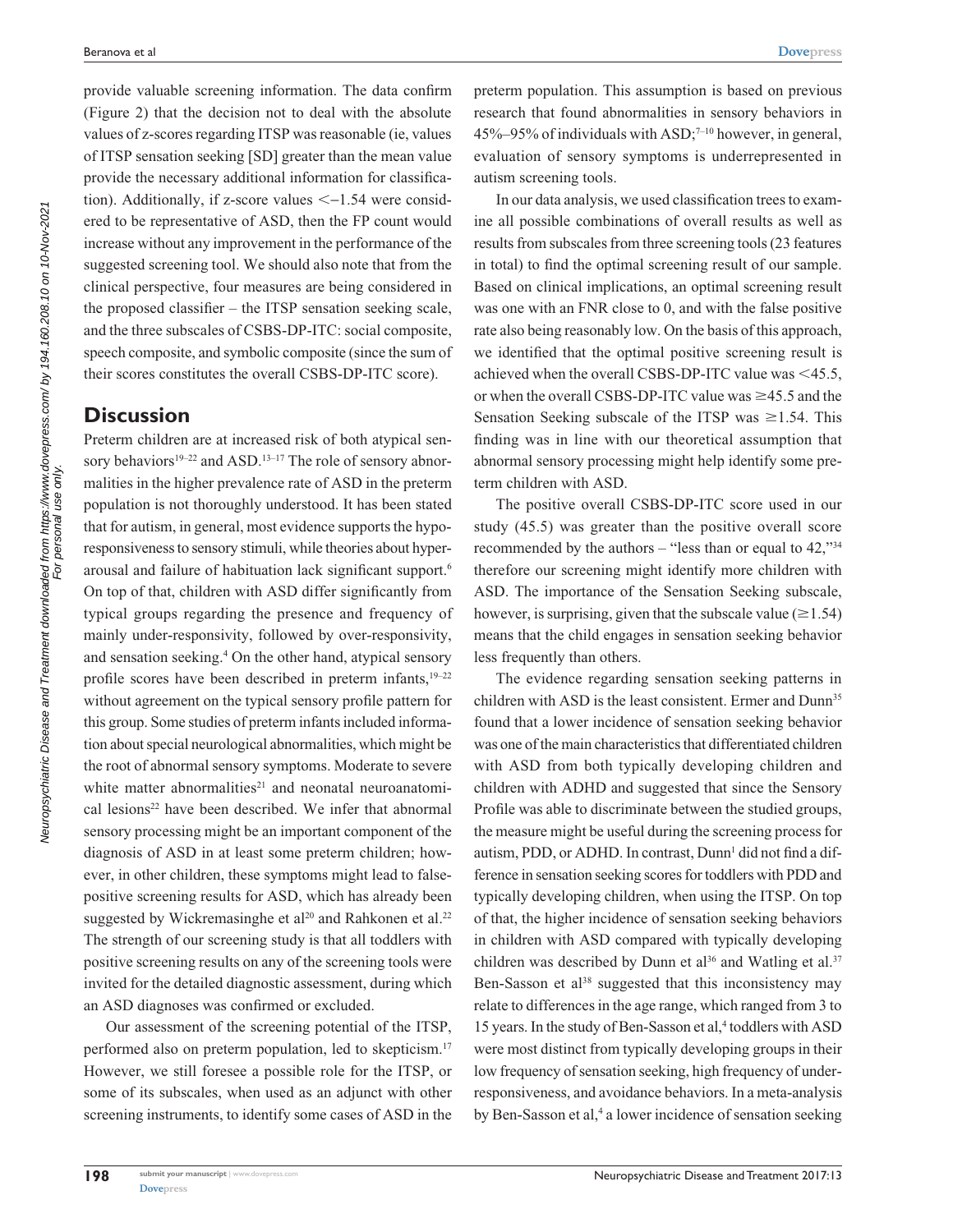in studies of 0- to 3-year olds was the only finding of a lower frequency of any sensory seeking behavior in ASD cases relative to typical groups. Chronological age was found to be the only factor that contributed to the variability in sensation seeking in persons with ASD. Therefore, these findings could be explained that the sensation seeking increases with age. These behaviors in toddlers with ASD may not differ from typically developing toddlers in frequency (as described by the ITSP) but rather in quality.<sup>38</sup>

The low incidence of sensation seeking behavior might be that fortuitous feature that can discriminate between preterm children who will develop ASD and those who will not, relative to those with negative screening results on the CSBS-DP-ITC.

The results of our study may encourage future development of screening tests for autism that include questions related to Sensation Seeking behavior. Before making any recommendations regarding clinical practice based on our results, our results on this particular population should be replicated; although, we think that using screening instruments in preterm children with more than a 10-fold increase in prevalence does not significantly handicap the data, since a lower-order number of probands is needed in order to obtain reliable results.16

The limitation of our study was that a large number of children with positive screens did not undergo clinical evaluation because of their parent's lack of interest (23 of 56 [41.1%]).<sup>17</sup> However, drop-outs are a well-known problem in the follow-up studies. In the only follow-up study performed in preterms (besides ours),<sup>39</sup> the drop-out rate was 14% even when the authors used telephone follow-ups, which are much more convenient for parents than the clinical evaluation that was used in our study.

## **Conclusion**

The utility of ITSP alone as a screening tool for autism, initially, did not seem to be very promising; however, when the Sensation Seeking subscale of the ITSP was used in combination with the CSBS-DP-ITC, the screening accuracy for autism in preterm children was substantially improved.

## **Acknowledgments**

Supported by the project (Ministry of Health, Czech Republic) for conceptual development of research organization 00064203 (University Hospital Motol, Prague, Czech Republic) and by the Ministry of Health of the Czech Republic, grant No 16-31754A. All rights reserved. The research was also partially supported by the grant IGA\_FF\_2016\_007 from

the internal grant agency of Palacky University. The authors would like to thank Thomas Secrest, MSc, for his assistance with the English version of the manuscript.

## **Disclosure**

The authors report no conflicts of interest in this work.

### **References**

- 1. Dunn W. *Infant/Toddler Sensory Profile: User's Manual*. San Antonio, TX: Psychological Corporation; 2002.
- 2. Dunn W, Westman K. The sensory profile: the performance of a national sample of children without disabilities. *Am J Occup Ther*. 1997;51(1): 25–34.
- 3. Kanner L. Autistic disturbances of affective contact. *Nervous Child*. 1943;2:217–250.
- 4. Ben-Sasson A, Hen L, Fluss R, Cermak SA, Engel-Yeger B, Gal E. A meta-analysis of sensory modulation symptoms in individuals with autism spectrum disorders. *J Autism Dev Disord*. 2009;39:1–11.
- 5. Dudova I, Hrdlicka M. Olfactory functions are not associated with autism severity in autism spectrum disorders. *Neuropsychiatr Dis Treat*. 2013;9:1847–1851.
- 6. Rogers SJ, Ozonoff S. Annotation: what do we know about sensory dysfunction in autism? A critical review of the empirical evidence. *J Child Psychol Psychiatry*. 2005;46:1255–1268.
- 7. Leekam SR, Nieto C, Libby SJ, Wing L, Gould J. Describing the sensory abnormalities of children and adults with autism. *J Autism Dev Disord*. 2007;37(5):894–910.
- 8. Baker AE, Lane A, Angley MT, Young RL. The relationship between sensory processing patterns and behavioral responsiveness in autistic disorder: a pilot study. *J Autism Dev Disord*. 2008;38(5):867–875.
- 9. Baranek GT, David FJ, Poe MD, Stone WL, Watson LR. Sensory experience questionnaire: discriminating sensory features in young children with autism, developmental delays, and typical development. *J Child Psychol Psychiatry*. 2006;47(6):591–601.
- 10. Tomcheck SD, Dunn W. Sensory processing in children with and without autism: a comparative study using the Short Sensory Profile. *Am J Occup Ther*. 2007;61(2):190–200.
- 11. Baron-Cohen S, Scott FJ, Allison C, et al. Prevalence of autism-spectrum conditions: UK school-based population study. *Br J Psychiatry*. 2009;194: 500–509.
- 12. Baio J. Prevalence of autism spectrum disorders among children aged 8 years – Autism and Developmental Disabilities Monitoring Network, 11 sites, United States, 2010. *MMWR Surveill Summ*. 2014;63(2):1–21.
- 13. Hack M, Taylor HG, Schluchter M, Andreias L, Drotar D, Klein N. Behavioral outcomes of extremely low birth weight children at age 8 years. *J Dev Behav Pediatr*. 2009;30:122–130.
- 14. Johnson S, Hollis C, Kochhar P, Hennessy E, Wolke D, Marlow N. Autism spectrum disorders in extremely preterm children. *J Pediatr*. 2010;156:525–531.
- 15. Pinto-Martin JA, Levy SE, Feldman JF, Lorenz JM, Paneth N, Whitaker AH. Prevalence of autism spectrum disorders in adolescents born weighing ,2,000 grams. *Pediatrics*. 2011;128:883–891.
- 16. Dudova I, Kasparova M, Markova D, et al. Screening for autism in preterm children with extremely low and very low birth weight. *Neuropsychiatr Dis Treat*. 2014;10:277–282.
- 17. Dudova I, Markova D, Kasparova M, et al. Comparison of three screening tests for autism in preterm children with birth weights less than 1500 grams. *Neuropsychiatr Dis Treat*. 2014;10:2201–2208.
- 18. Case-Smith J, Butcher L, Reed D. Parents' report of sensory responsiveness and temperament in preterm infants. *Am J Occup Ther*. 1998; 52:547–555.
- 19. Bart O, Shayevits S, Gabis LV, Morag I. Prediction of participation and sensory modulation of late preterm infants at 12 months: a prospective study. *Res Dev Disabil*. 2011;32:2732–2738.

Neuropsychiatric Disease and Treatment downloaded from https://www.dovepress.com/ by 194.160.208.10 on 10-Nov-2021<br>For personal use only. Neuropsychiatric Disease and Treatment downloaded from https://www.dovepress.com/ by 194.160.208.10 on 10-Nov-2021 For personal use only.